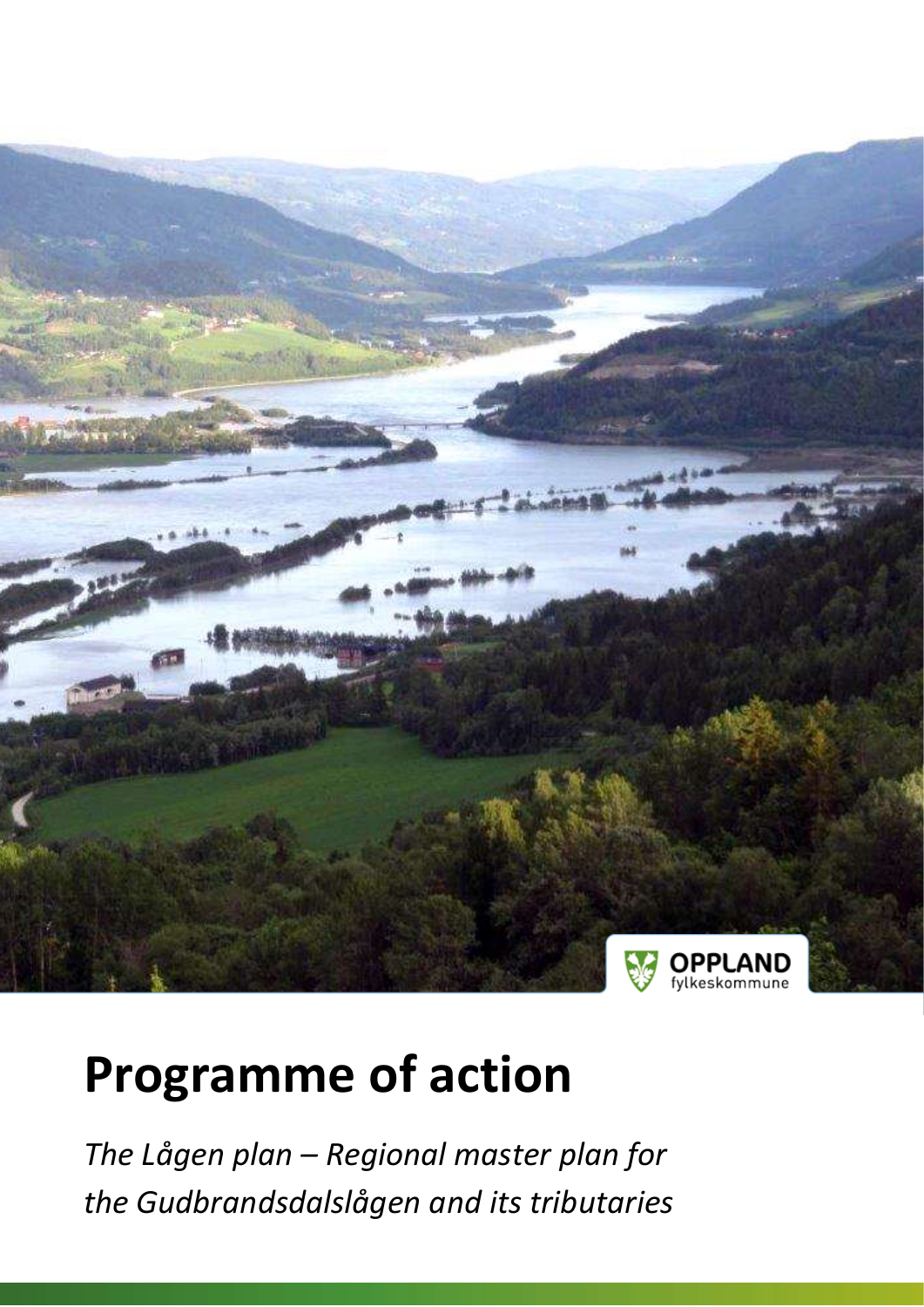# **1. Action plan**

According to section 8-1 of the Norwegian Planning and Building Act (PBA), a programme of action must be created for the regional master plan:

*A programme of action shall be drawn up for implementing the regional master plan.*

*The programme of action shall be adopted by the regional planning authority and shall be rolled over annually.*

Chapter 8 of the PBA sets the frameworks that serve as the basis for implementing guidelines and programmes of action, and how often these must be updated. As the regional plan is implemented, it is important to roll over the plan to ensure that, on the basis of experiences gained, it is a wellfunctioning plan in the long run. The same applies to the programme of action.

The programme of action is adapted to the issues encountered during planning work.

An annual assessment should be made as to whether there is a need to roll over the programme of action. The main rollover of the plan is set to take place every four years, coinciding with election periods, the training of politicians, and rollover of the regional master plan for water management in the Glomma water region.

#### **1.1 Content of the programme of action**

The programme of action contains an overview of measures that should be implemented both regionally and nationally:

- Permanent sediment removal sites and/or sediment basins that should be established
- Relevant flood embankments that should be constructed
- Other physical measures
- Competence-boosting initiatives
- Measures for binding cooperation
- Relevant measurement stations and surveys that should be carried out
- Overview of the need for improvements to the knowledge base
- Proposals for changes to national framework conditions

A more comprehensive description of the individual measures can be found in this plan document and in the appendix "[Relevant measures in tributaries of the Gudbrandsdalslågen](https://www.oppland.no/Handlers/fh.ashx?MId1=2662&FilId=6473)".

This plan is not exhaustive in relation to the need for measures, but addresses the most important challenges in Gudbrandsdalen. Proposed measures here will also provide good experience and form the basis for continued work on similar measures in other parts of the Gudbrandsdalslågen and in other rivers and streams. The programme of action contains a number of measures, but the possibility cannot be ruled out that there may be a need to implement measures also in other locations.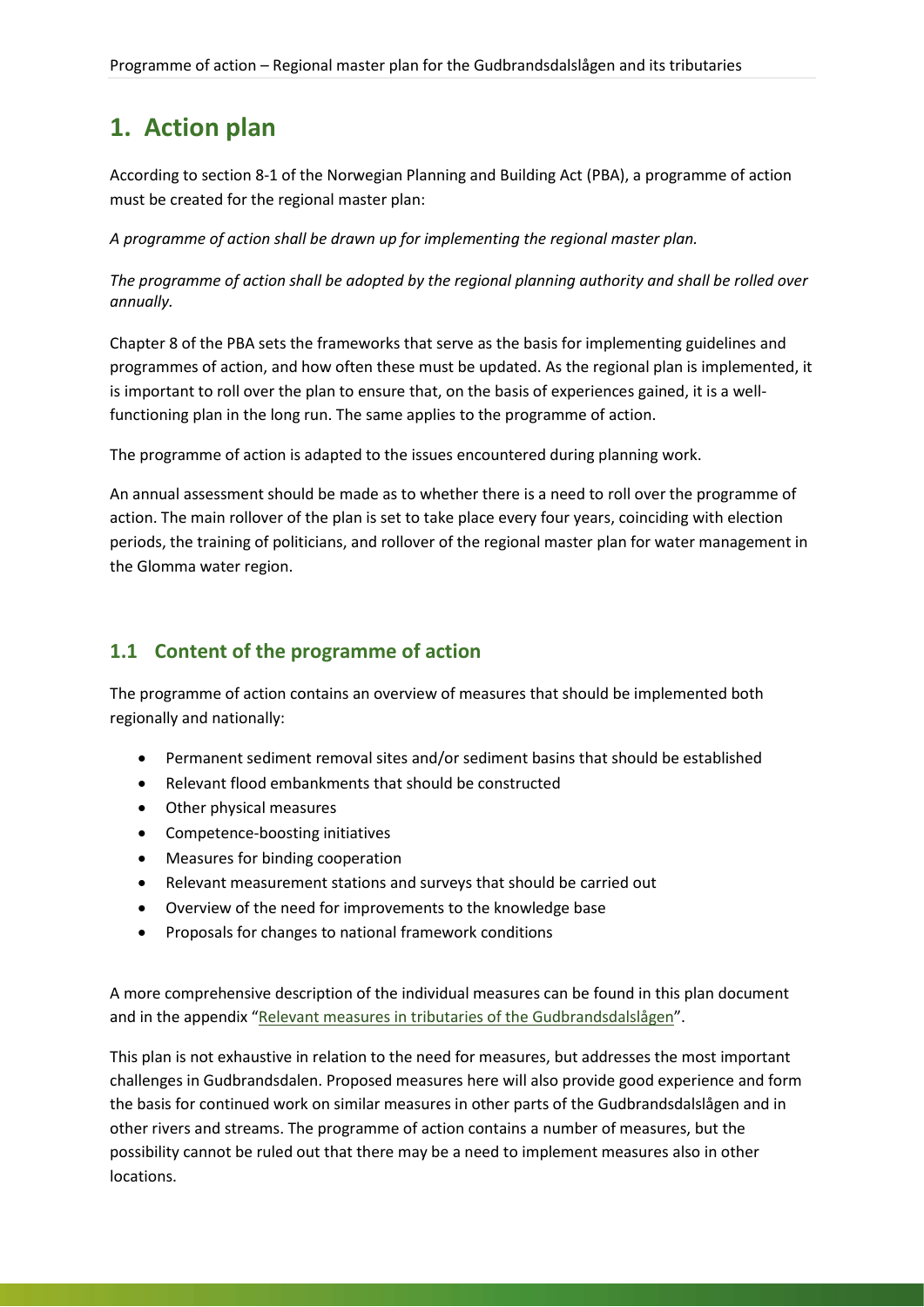#### **Responsible and co-responsible/stakeholders**

The programme of action specifies who should take the initiative to implement the individual measures. Furthermore, it defines who should be designated as co-responsible and/or has an interest in seeing the measure implemented. This applies to proposals for establishing a permanent sediment removal site, and areas where certain stakeholders may be interested in using the extracted material, for example.

#### **Financial performance and monitoring**

There is no guarantee that the measures described in this plan will be implemented, but the plan is indicative for how the various agencies should prioritise measures and cooperation. Most of the proposed measures are new and require studies to be carried out prior to any implementation.

Neither does the plan include funding for implementing the measures. Financing of each individual measure will be clarified after studies have been carried out and in agreement with affected parties in line with the programme of action. All proposed measures will require applications and permits from various agencies, in the same way as other measures.

#### **Prioritisation of measures**

During the planning process, a number of concrete measures have been considered that may have a flood control effect on various types of areas, such as residences, other buildings, roads, railways and farmland. Measures are selected based on a risk assessment, i.e. the degree of risk and potential consequences in terms of damage to existing buildings and risks to life and health. Measures are also prioritised on the basis of expected socio-economic benefits and impact on the natural environment. This gives the following order of priority:

- 1. Life and health residences, institutions
- 2. Other existing buildings and infrastructure
- 3. Farmland

The programme of action contains recommendations on when the various measures should be implemented and completed. However, this depends on the initiator submitting an application to begin the process. Furthermore, it is dependent on budgetary and capacity-related factors.

The programme of action includes measures that will only safeguard farmland and that will have no significant negative consequences for other stakeholders. Within the currently available financial frameworks for mitigating measures against floods and landslides in Norway, it will likely be impossible to implement such measures with public funding. Nevertheless, the plan recommends that such measures be implemented, as food security and soil conservation are important issues. Agriculture is an important industry for the municipalities along the Gudbrandsdalslågen. We should therefore work to increase government funding for measures that prevent flooding and rockslides in farm areas.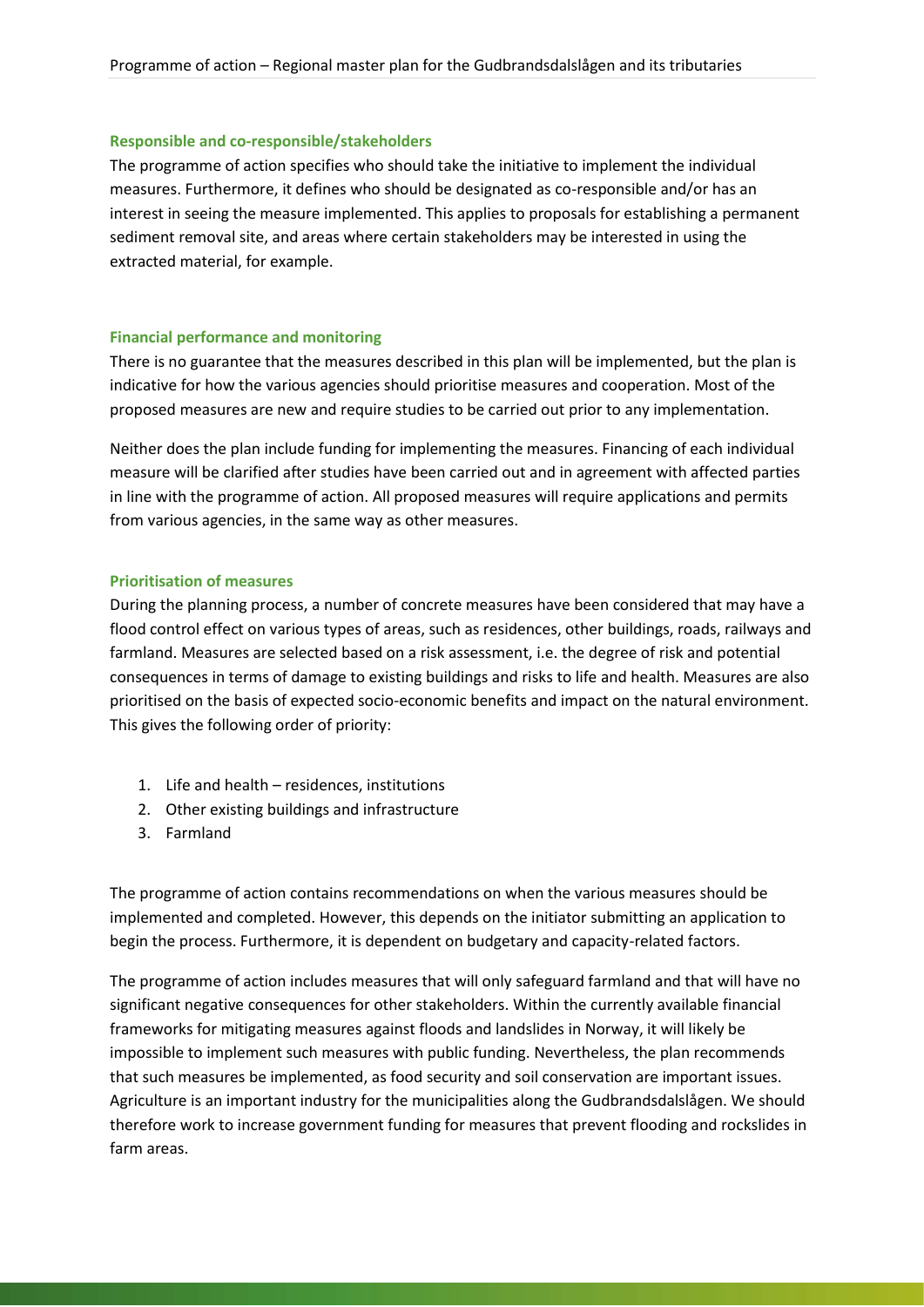In general, this plan should provide guidance with regard to how individual agencies prioritise measures. As a result of Norway's participation in the PHUSICOS project, which is linked to the European Union's Horizon 2020 research and innovation programme, there may be changes in the order of priority of measures in the programme of action during the first four-year period.

#### **The need for zoning plans**

Zoning plans should be developed for all major sediment basins and permanent sediment removal sites. Section 12.1, third paragraph, of the PBA requires a zoning plan for all major building and construction projects and for other projects that may have substantial effects on the environment and society. A zoning plan will help to ensure that the project is properly executed, with due consideration for the environment and society. For projects and interventions in watercourses that affect significant environmental protection areas, a zoning plan may also replace the licensing process under the Norwegian Water Resources Act and processing according to the Regulations on Physical Measures in Watercourses for each individual measure. However, this requires that relevant measures and interventions be described and assessed according to the requirements set out in the various special laws and that relevant mitigation measures be described in the plan provisions. Planning work will also provide an overview of the overall environmental and social impact of the measures.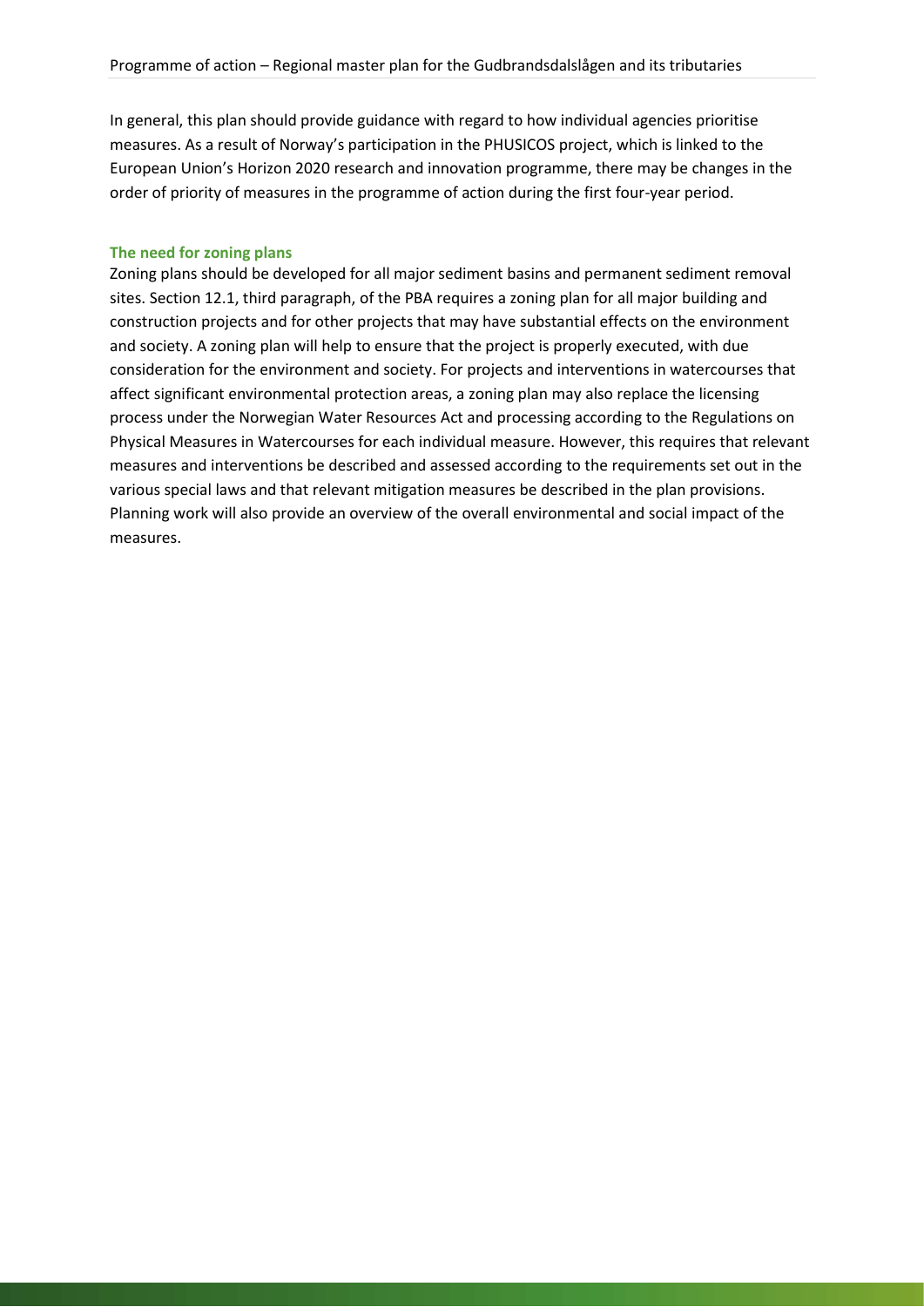| Permanent sediment removal sites and/or sediment basins |  |  |  |
|---------------------------------------------------------|--|--|--|
|---------------------------------------------------------|--|--|--|

| <b>Description of measure</b>                                                                                                                                               | <b>Safeguards</b>                                  | Prior-<br>ity | <b>Responsibility</b><br>for initiation  | Co-<br>responsibility /<br>stakeholders |  | 2018 2019 2020 | 2021 | <b>Comments</b>                                                                                                                                             |
|-----------------------------------------------------------------------------------------------------------------------------------------------------------------------------|----------------------------------------------------|---------------|------------------------------------------|-----------------------------------------|--|----------------|------|-------------------------------------------------------------------------------------------------------------------------------------------------------------|
| Løsnes/outlet Tromsa (17)<br>Sediment removal site upstream and<br>downstream of Fåvang bridge.                                                                             | Farmland                                           | 3             | Landowner<br>and Ringebu<br>municipality | Landowners                              |  |                |      | Must be considered against<br>a possible flood tunnel.                                                                                                      |
| Otta<br>Sediment removal site in the<br>Gudbrandsdalslågen as part of the flood<br>protection plan for Otta town centre.                                                    | Residences,<br>commercial<br>area, roads           | $\mathbf 1$   | Sel<br>municipality                      | NVE,<br>landowners                      |  |                |      | In progress.                                                                                                                                                |
| Lora (A)<br>Routines and execution for cleanout of<br>weirs.                                                                                                                | Farmland                                           | 3             | Landowner,<br>Lesja<br>municipality      | NVE,<br>municipality,<br>landowners     |  |                |      | Working plan according to<br>applicable zoning plan<br>should be prepared.                                                                                  |
| The Gudbrandsdalslågen through Lesja<br>(B1)<br>Establish sediment basins in two<br>tributary streams to the<br>Gudbrandsdalslågen. Clean up the<br>channels.               | Farmland                                           | 3             | Lesja<br>municipality                    | NVE,<br>landowners                      |  |                |      |                                                                                                                                                             |
| Hjellåi (D)<br>Weir / sediment basin, possibly replace<br>culvert.                                                                                                          | Residences,<br>roads and rail                      | $\mathbf 1$   | Bane NOR /<br>NPRA (OFK)                 | NVE,<br>municipality,<br>landowners     |  |                |      | Important measure. Should<br>be started immediately.<br>Water gauge with warning<br>should be established until<br>other measures have been<br>implemented. |
| Einbugga (E)<br>Permanent sediment removal site on the<br>upper side of the local road; in addition,<br>remove sediment when needed<br>upstream of Fredheim medical centre. | Residences,<br>roads and<br>medical<br>institution | $\mathbf 1$   | Dovre<br>municipality                    | NVE,<br>landowners                      |  |                |      |                                                                                                                                                             |
| Ilka (F)<br>Establish a permanent sediment removal<br>site in the lower parts of Ilka. Repair<br>flood protection.                                                          | Residences                                         | $\mathbf{1}$  | Dovre<br>municipality                    | NVE,<br>landowners                      |  |                |      |                                                                                                                                                             |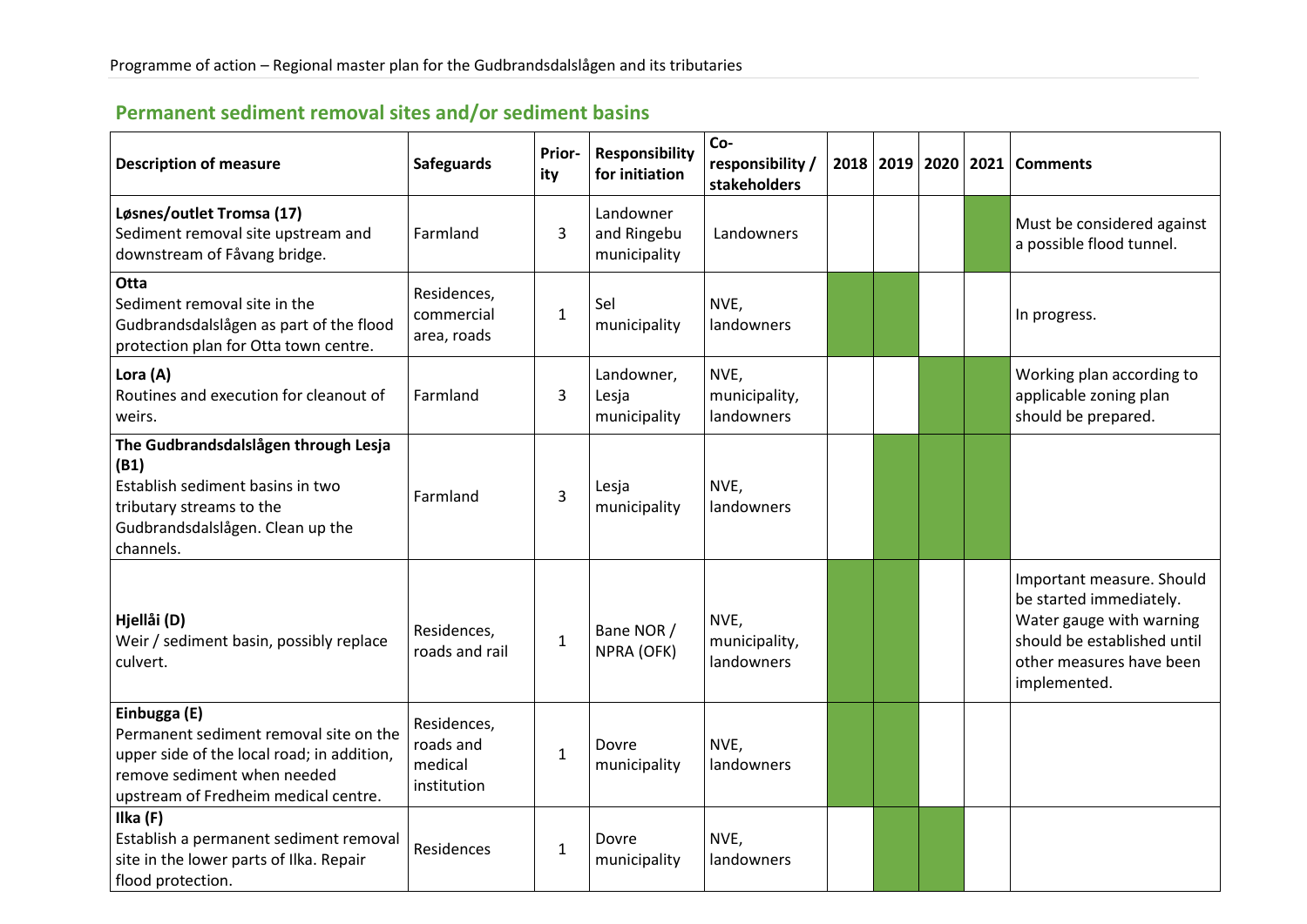| Tundre/Åstri (G)<br>Sediment basin.                                                                      | Residences,<br>farmland                           | $\mathbf{1}$   | Skjåk<br>municipality                     | NVE,<br>landowners                   |  |  |                                                                                                          |
|----------------------------------------------------------------------------------------------------------|---------------------------------------------------|----------------|-------------------------------------------|--------------------------------------|--|--|----------------------------------------------------------------------------------------------------------|
| Skjøle (H)<br>Permanent sediment removal site.                                                           | Infrastructure<br>(roads)                         | $\overline{2}$ | Skjåk<br>municipality                     | NPRA,<br>landowners                  |  |  |                                                                                                          |
| Finna (J)<br>Permanent sediment removal site.                                                            | Residences,<br>other buildings,<br>infrastructure | $\mathbf{1}$   | Vågå<br>municipality                      | NVE,<br>landowners                   |  |  |                                                                                                          |
| Sjoa (K)<br>Establish two permanent sediment<br>removal sites.                                           | Infrastructure,<br>farmland                       | $\overline{2}$ | Sel<br>municipality                       | Landowners                           |  |  | May help ensure that flood<br>protection work completed<br>in 2017 will last longer.                     |
| Frya (N)<br>Establish a permanent sediment removal<br>site.                                              | Waterworks,<br>farmland                           | $\overline{2}$ | Ringebu and<br>Sør-Fron<br>municipalities | Landowners,<br>Frya business<br>park |  |  | Zoning planning work<br>started in 2017. The<br>sediment removal site<br>should be completed in<br>2019. |
| Jøra (P)<br>Establish three permanent sediment<br>removal sites.                                         | Farmland<br>(residences)                          | $\overline{2}$ | Gausdal<br>municipality                   | NVE,<br>landowners                   |  |  |                                                                                                          |
| Dørja (O)<br>Sediment basin. Erosion protection also<br>considered in connection with sediment<br>basin. | Residences,<br>commercial<br>areas and roads      | $\mathbf{1}$   | Gausdal<br>municipality                   | NVE,<br>landowners                   |  |  |                                                                                                          |
| Augga<br>Sediment removal site and sediment<br>basins.                                                   | Farmland                                          | $\overline{3}$ | Gausdal<br>municipality                   | Landowners                           |  |  |                                                                                                          |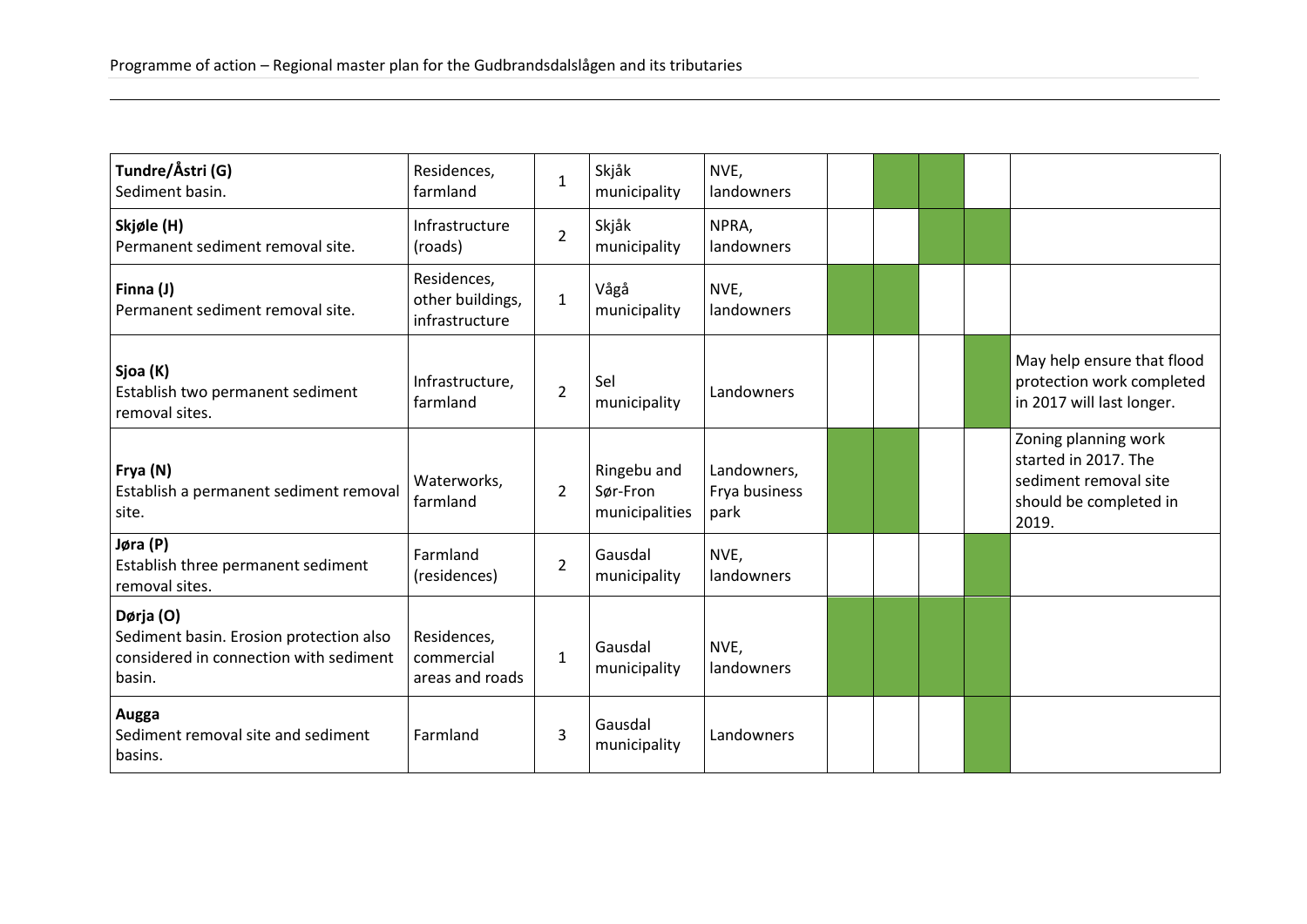| NVE,<br>Gausdal<br>Farmland,<br>Sediment basins and permanent<br>-<br>municipality<br>natural assets<br>l landowners<br>sediment removal sites. |  |  |  |  |  |  |  |  |  |  |  |  |  |  |  |  |  |  |  |  |  |  |  |  |  |  |  |  |  |  |  |  |  |  |  |  |  |  |  |  |  |  |  |  |  |  |  |  |  |  |  |  |  |  |  |  |  |  |  |  |  |  |  |  |  |  |  |  |  |  |  |  |  |  |  |  |  |  |  |  |  |  |  |  |  |  |  |  |  |  |  |  |  |  |  |  |  |  |  |  |  |  |  |  |  |  |  |  |  |  |  |  |  |  |  |  |  |  |  |  |  |  |  |  |  |  |  |  |  |  |  |  |  |  |  |  |  |  |  |  |  |  |  |  |  |  |
|-------------------------------------------------------------------------------------------------------------------------------------------------|--|--|--|--|--|--|--|--|--|--|--|--|--|--|--|--|--|--|--|--|--|--|--|--|--|--|--|--|--|--|--|--|--|--|--|--|--|--|--|--|--|--|--|--|--|--|--|--|--|--|--|--|--|--|--|--|--|--|--|--|--|--|--|--|--|--|--|--|--|--|--|--|--|--|--|--|--|--|--|--|--|--|--|--|--|--|--|--|--|--|--|--|--|--|--|--|--|--|--|--|--|--|--|--|--|--|--|--|--|--|--|--|--|--|--|--|--|--|--|--|--|--|--|--|--|--|--|--|--|--|--|--|--|--|--|--|--|--|--|--|--|--|--|--|--|--|
|-------------------------------------------------------------------------------------------------------------------------------------------------|--|--|--|--|--|--|--|--|--|--|--|--|--|--|--|--|--|--|--|--|--|--|--|--|--|--|--|--|--|--|--|--|--|--|--|--|--|--|--|--|--|--|--|--|--|--|--|--|--|--|--|--|--|--|--|--|--|--|--|--|--|--|--|--|--|--|--|--|--|--|--|--|--|--|--|--|--|--|--|--|--|--|--|--|--|--|--|--|--|--|--|--|--|--|--|--|--|--|--|--|--|--|--|--|--|--|--|--|--|--|--|--|--|--|--|--|--|--|--|--|--|--|--|--|--|--|--|--|--|--|--|--|--|--|--|--|--|--|--|--|--|--|--|--|--|--|

## **Flood embankments**

| <b>Description of measure</b>                                                                                                                                                                                                                                                                                                   | <b>Safeguards</b>                           | Prio-<br>rity | <b>Responsibility</b><br>for initiation | Co-<br>responsibility /<br>stakeholders |  |  | 2018   2019   2020   2021   Comments                                                                                                                 |
|---------------------------------------------------------------------------------------------------------------------------------------------------------------------------------------------------------------------------------------------------------------------------------------------------------------------------------|---------------------------------------------|---------------|-----------------------------------------|-----------------------------------------|--|--|------------------------------------------------------------------------------------------------------------------------------------------------------|
| Jørstadmo flood embankments south<br>(measure 3b)<br>A flood embankment will safeguard<br>farmland. The flood embankment should<br>be moved sufficiently far in that it<br>protects a wide area of natural<br>vegetation along the river bank.                                                                                  | Farmland                                    | 3             | Lillehammer<br>municipality             | Landowners                              |  |  | Measures must be adjusted<br>and clarified in relation to<br>the protection regulations<br>for the area.                                             |
| Jorekstad (12d)<br>Establish flood embankment along the<br>banks of the river along the Gausa. Will<br>safeguard residential housing, Jorekstad<br>sports facility and farmland, while also<br>protecting the alluvial forest along the<br>Gausa.                                                                               | Residences,<br>sports facility,<br>farmland | $\mathbf{1}$  | Lillehammer<br>municipality             | NVE, (NPRA),<br>landowners              |  |  | Should be seen in<br>conjunction with the new E6<br>near Lillehammer, and<br>possibly the replacement<br>area for the Lågen delta<br>nature reserve. |
| Kvitfjell (Strande/Mæhlum) (18a/19)<br>Raise the flood embankment so that it<br>protects the farmland even in the event<br>of larger floods. Should be combined<br>with opening the spillway on the inside<br>during normal through-flow. A closing<br>mechanism that closes in the event of<br>flooding should be established. | Farmland                                    | 3             | Ringebu<br>municipality                 | Municipality,<br>landowners             |  |  |                                                                                                                                                      |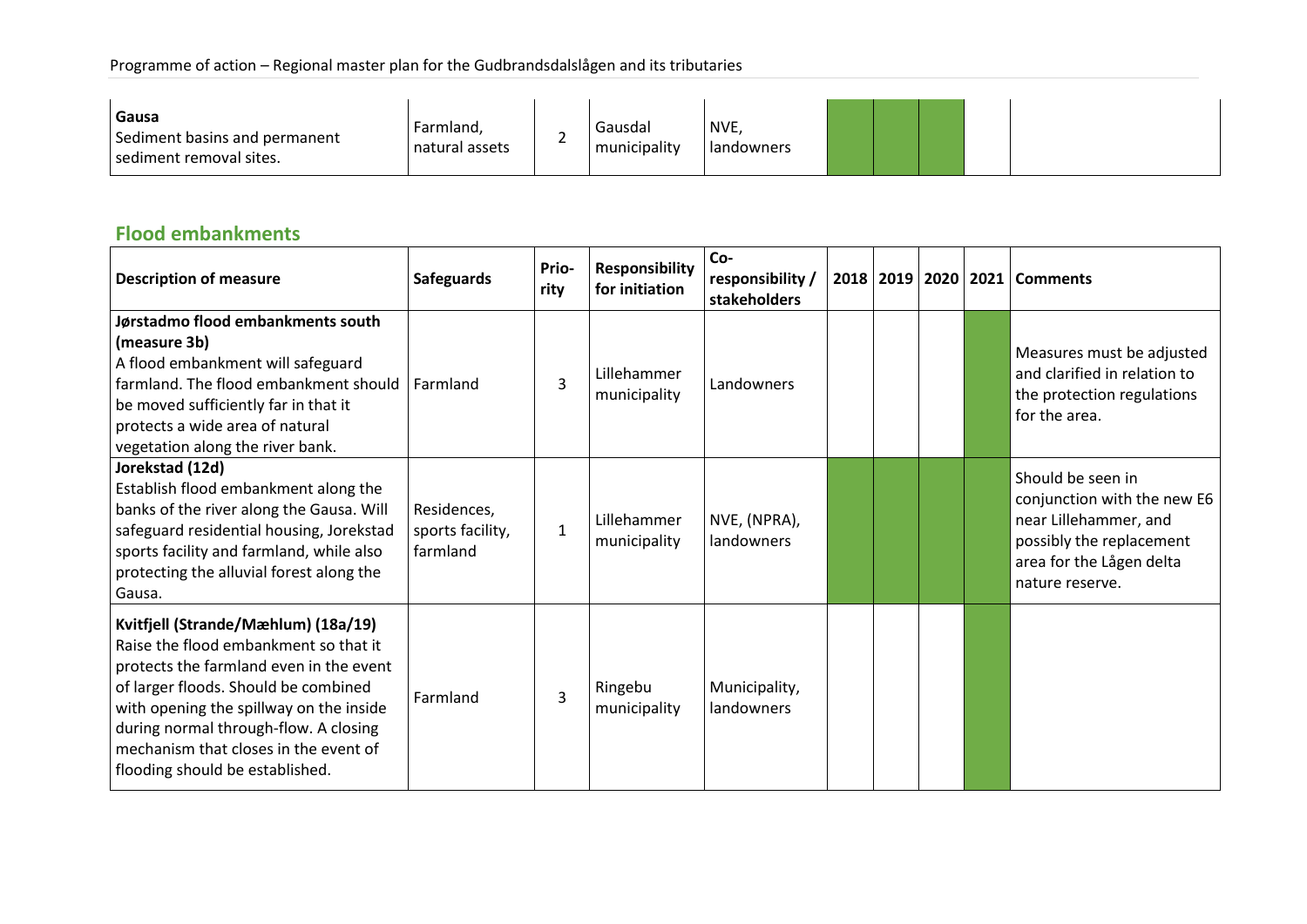# **Other physical measures**

| <b>Description of measure</b>                                                                                          | <b>Safeguards</b>                        | Prio-<br>rity  | <b>Responsibility</b><br>for initiation | Co-<br>responsibility /<br>stakeholders     |  | 2018 2019 2020 2021 | <b>Comments</b>                                                                                                                                                                |
|------------------------------------------------------------------------------------------------------------------------|------------------------------------------|----------------|-----------------------------------------|---------------------------------------------|--|---------------------|--------------------------------------------------------------------------------------------------------------------------------------------------------------------------------|
| The Gudbrandsdalslågen through Lesja<br>(B2)<br>Construct a spillway past Hattrem bridge.                              | Farmland                                 | 3              | Lesja<br>municipality                   | Landowners                                  |  |                     | A hydraulic calculation must<br>be performed to see<br>whether the measure has<br>any effect. Must be seen in<br>conjunction with other<br>measures in Lesja (A and<br>$B1$ ). |
| Tretten (15c, d)<br>Flood tunnel at Trettenstrykene.                                                                   | Infrastructure<br>and farmland           | $\mathbf{1}$   | <b>NVE</b>                              | NVE,<br>landowners                          |  |                     | Will require additional<br>studies before a final<br>opinion can be reached as<br>to whether the measure<br>should be implemented.                                             |
| Jora (C)<br>Repair of water control weir.                                                                              | Waterworks,<br>forest areas,<br>farmland | $\overline{2}$ | Dovre and<br>Lesja<br>municipalities    | NVE,<br>landowners                          |  |                     |                                                                                                                                                                                |
| Measures in agricultural areas to reduce<br>flood damage (mixing in sand, profiling,<br>trenching and channelisation). | Farmland                                 | 3              | County<br>Governor                      | <b>The</b><br>municipalities,<br>landowners |  |                     |                                                                                                                                                                                |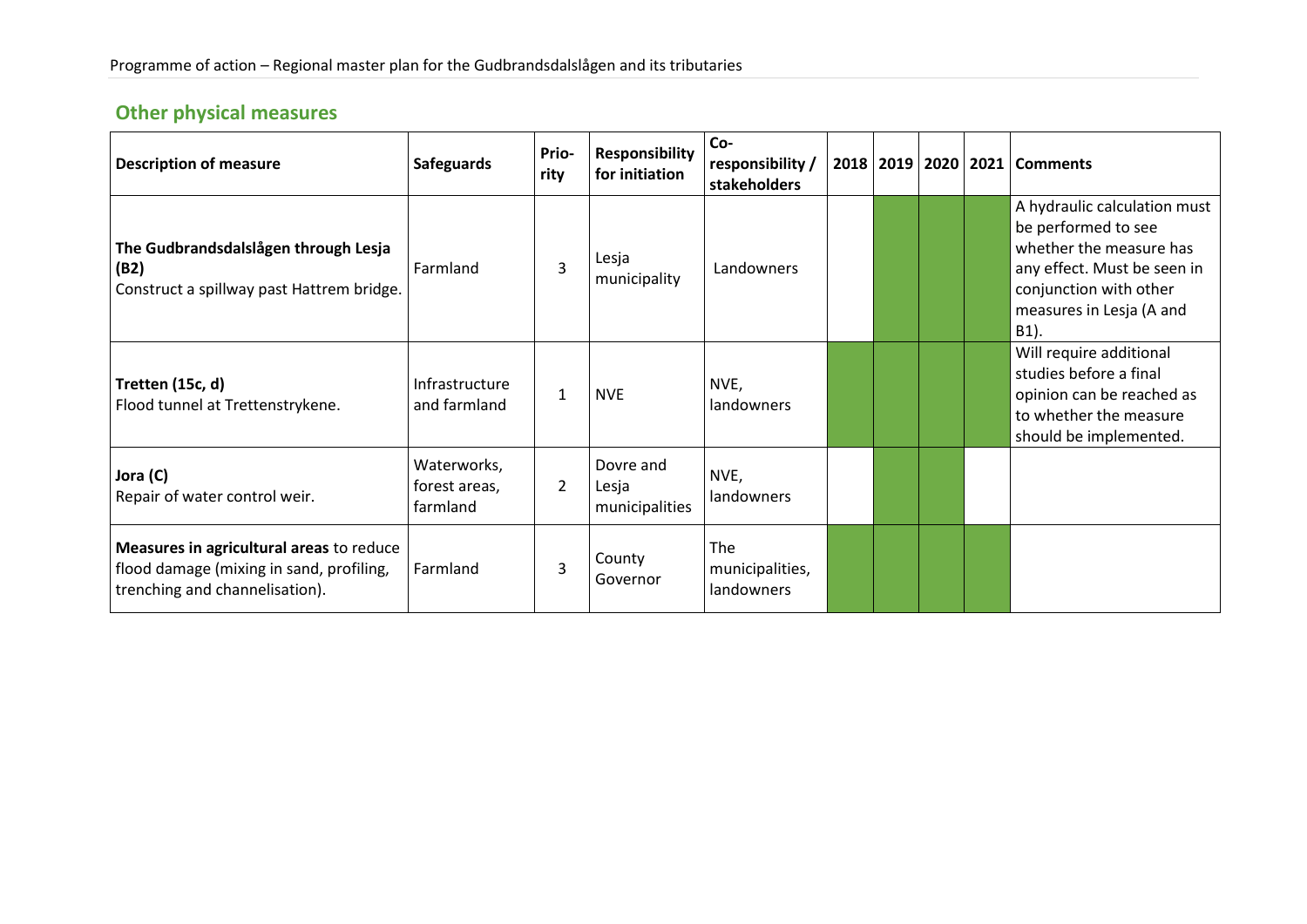# **Competence-boosting**

## **initiatives**

| <b>Description of measure</b>                                                                                        | <b>Responsibility</b><br>for initiation                   | Co-<br>responsibility /<br>stakeholders            |  |  | 2018   2019   2020   2021   Comments                                                                 |
|----------------------------------------------------------------------------------------------------------------------|-----------------------------------------------------------|----------------------------------------------------|--|--|------------------------------------------------------------------------------------------------------|
| Land planning in areas vulnerable to<br>flooding and landslides                                                      | <b>NVE</b>                                                | County<br>Governor                                 |  |  |                                                                                                      |
| Use of flood maps in land planning and<br>administrative work related to the<br>Norwegian Planning and Building Act. | County<br>Governor /<br>Norwegian<br>Mapping<br>Authority | <b>OFK</b>                                         |  |  | Follow-up of the training<br>courses. Focus on<br>procurement expertise.                             |
| Operational activities / technical agency                                                                            | <b>OFK</b>                                                | NVE, NPRA,<br>Bane NOR, the<br>municipalities      |  |  | Follow-up group for the plan<br>is responsible for initiation.                                       |
| Administrative procedures for road<br>construction                                                                   | <b>OFK</b>                                                | NVE, County<br>Governor,<br>Mjøsen and<br>Skogkurs |  |  | Three professional<br>development days and a<br>field day held in<br>Gudbrandsdalen in<br>2016/2017. |
| Organisation of road association -<br>agriculture                                                                    | County<br>Governor                                        | Mjøsen,<br>Skogkurs, OFK,<br>the<br>municipalities |  |  | Measure initiated by<br>Mjøsen Skog / County<br>Governor.                                            |
| Construction and maintenance of roads<br>focusing on water management - for<br>contractors                           | <b>OFK</b>                                                | NVE, OFK                                           |  |  | For new (VGO) and existing<br>contractors.                                                           |
| Administrative procedures - measures in<br>watercourses - for municipalities                                         | <b>NVE</b>                                                | County<br>Governor, OFK                            |  |  |                                                                                                      |
|                                                                                                                      |                                                           |                                                    |  |  |                                                                                                      |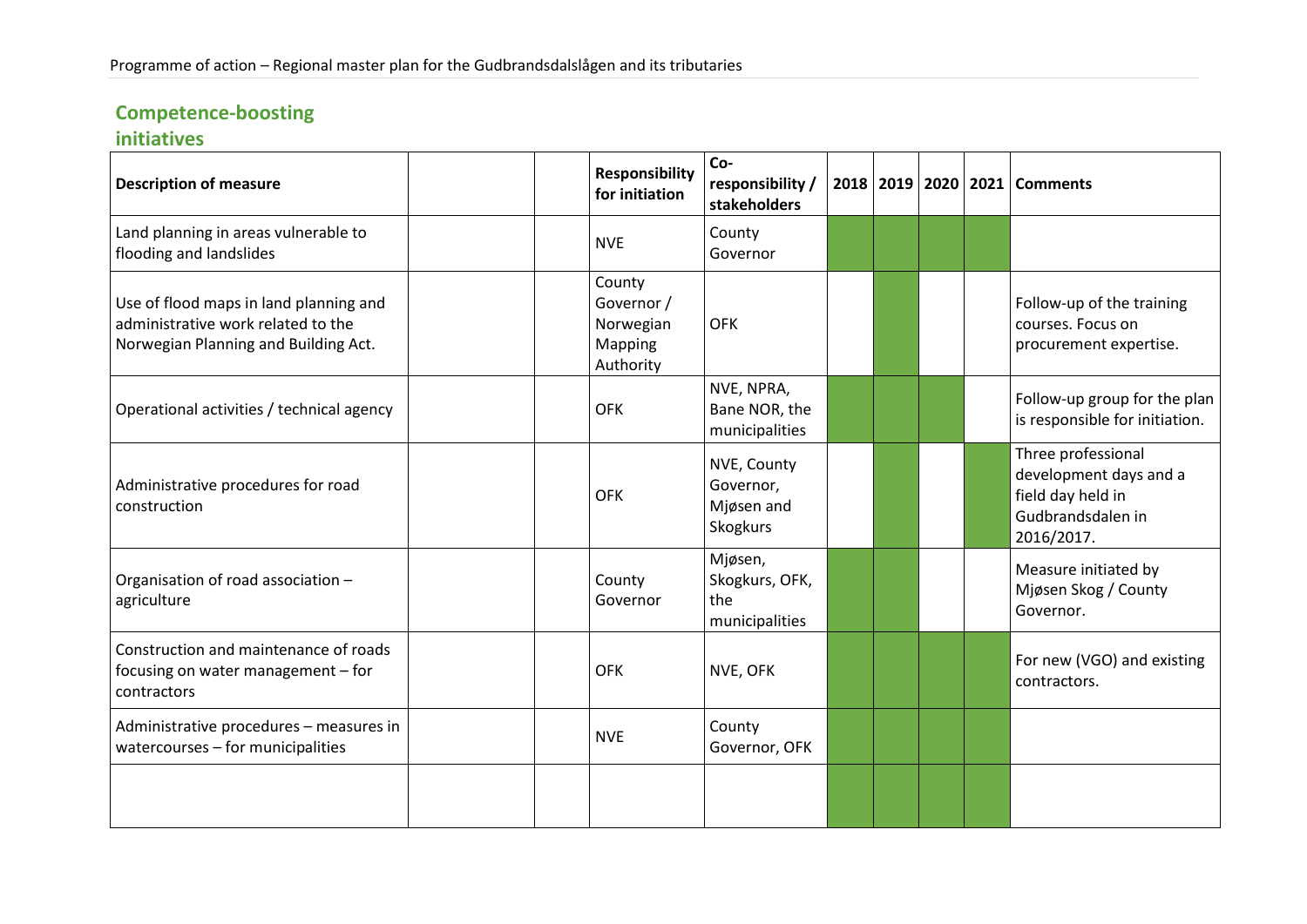#### Programme of action – Regional master plan for the Gudbrandsdalslågen and its tributaries

| Landowner's responsibility, role and<br>rights in watercourses - for landowners                                                                      | <b>OFK</b>         | OFK, County<br>Governor, NVE,<br>municipalities,<br>landowners           |  |  | A professional development<br>evening was held on 30<br>January 2018. Need for<br>more professional<br>development<br>days/seminars/courses, and<br>preparation of leaflets. |
|------------------------------------------------------------------------------------------------------------------------------------------------------|--------------------|--------------------------------------------------------------------------|--|--|------------------------------------------------------------------------------------------------------------------------------------------------------------------------------|
| Planning of measures in watercourses -<br>how to safeguard flood, landslide and<br>environmental considerations - for<br>consultants, municipalities | <b>NVE</b>         | County<br>Governor, OFK                                                  |  |  |                                                                                                                                                                              |
| Practical implementation of measures in<br>watercourses - for contractors                                                                            | <b>NVE</b>         | <b>OFK</b>                                                               |  |  | For new (VGO) and existing<br>contractors.                                                                                                                                   |
| Flood and landslide considerations in the<br>forestry industry                                                                                       | County<br>Governor | NVE, OFK,<br>Mjøsen,<br>Skogkurs, the<br>municipalities,<br><b>NIBIO</b> |  |  |                                                                                                                                                                              |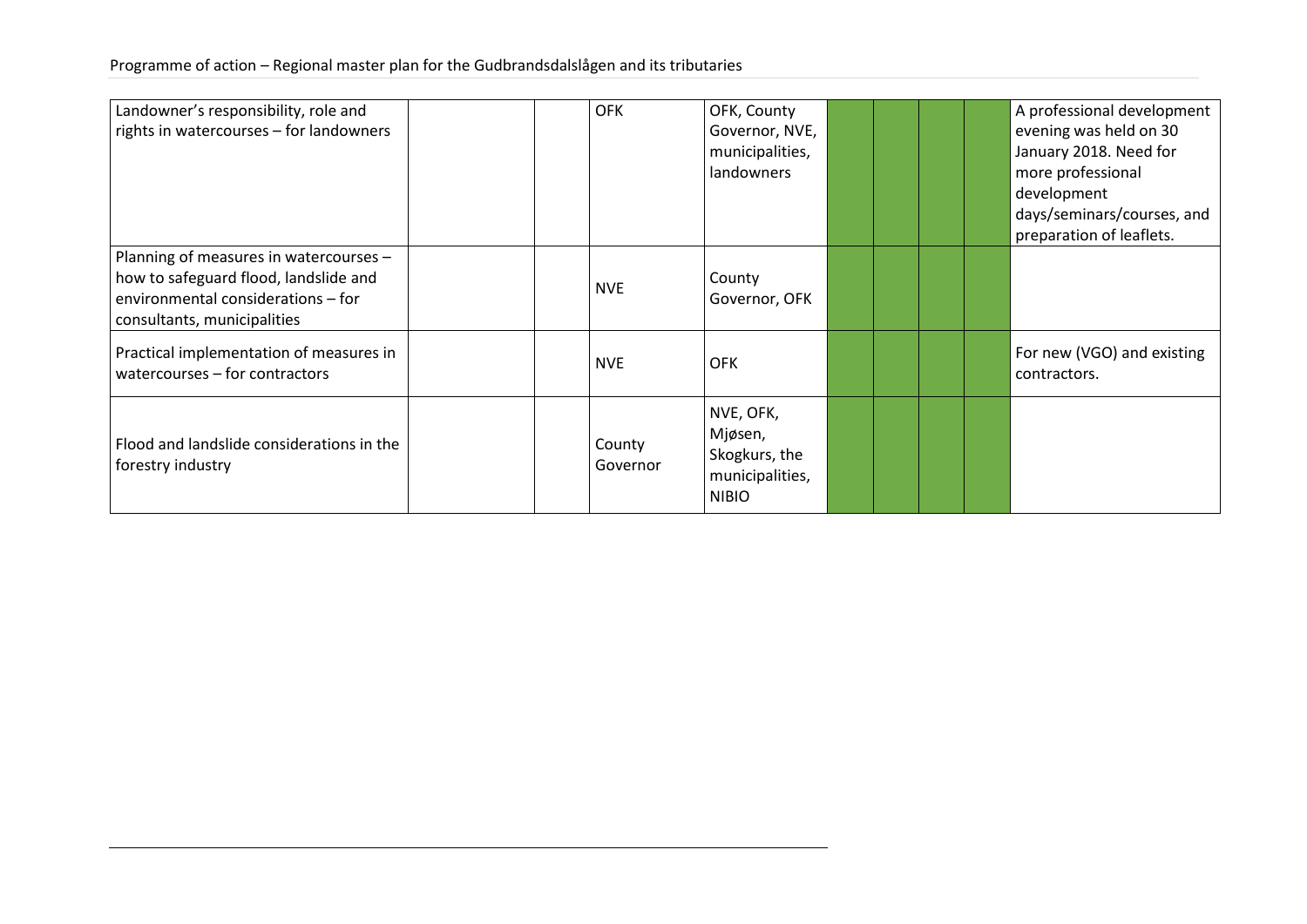# **Binding cooperation**

|                                           | <b>Responsibility</b> | Co-              |  |  |                                      |
|-------------------------------------------|-----------------------|------------------|--|--|--------------------------------------|
| <b>Description of measure</b>             | for initiation        | responsibility / |  |  | 2018   2019   2020   2021   Comments |
|                                           |                       | stakeholders     |  |  |                                      |
|                                           |                       | NVE, County      |  |  |                                      |
|                                           |                       | Governor,        |  |  |                                      |
|                                           | <b>OFK</b>            | NPRA, Bane       |  |  | Very important point to              |
| Establish group for follow-up of the plan |                       | NOR, the         |  |  | ensure implementation of             |
|                                           |                       | municipalities,  |  |  | the measures in the plan.            |
|                                           |                       | organisations    |  |  |                                      |
|                                           |                       | NVE, County      |  |  |                                      |
|                                           |                       | Governor,        |  |  | It is desirable to make              |
| Regional planning forums                  | <b>OFK</b>            | NPRA, Bane       |  |  | greater use of planning              |
|                                           |                       | NOR, the         |  |  | forums for matters relating          |
|                                           |                       | municipalities   |  |  | to landslides and floods.            |
|                                           |                       | NVE, County      |  |  |                                      |
|                                           |                       | Governor,        |  |  |                                      |
| Professional development days             | <b>OFK</b>            | NPRA, Bane       |  |  |                                      |
|                                           |                       | NOR, the         |  |  |                                      |
|                                           |                       | municipalities   |  |  |                                      |
|                                           |                       | NVE, County      |  |  |                                      |
|                                           |                       | Governor,        |  |  |                                      |
| Establish routines to ensure              | <b>OFK</b>            | NPRA, Bane       |  |  |                                      |
| comprehensive planning                    |                       | NOR, the         |  |  |                                      |
|                                           |                       | municipalities   |  |  |                                      |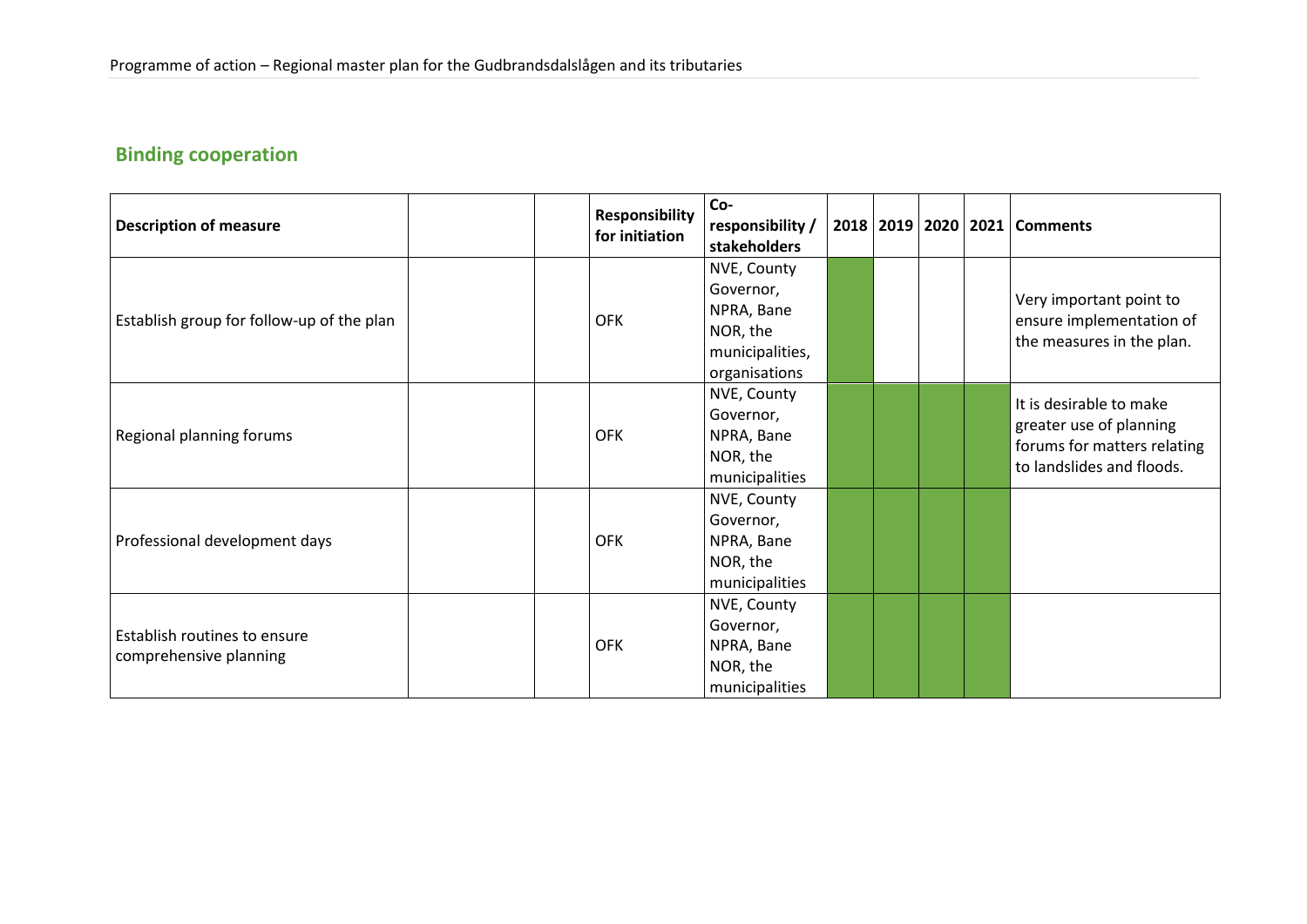# **Measurement stations and surveys**

| <b>Description of measure</b>                                            | <b>Responsibility</b><br>for initiation                 | Co-<br>responsibility /<br>stakeholders                                             |  |  | 2018   2019   2020   2021   Comments     |
|--------------------------------------------------------------------------|---------------------------------------------------------|-------------------------------------------------------------------------------------|--|--|------------------------------------------|
| Sediment measurement station in Dørja                                    | Gausdal<br>municipality /<br><b>NVE</b>                 | NVE,<br>landowners                                                                  |  |  |                                          |
| Sediment measurement station in Frya                                     | Ringebu and<br>Sør-Fron<br>municipalities<br><b>NVE</b> | NVE,<br>landowners                                                                  |  |  |                                          |
| Monitoring of erosion in Tromsa                                          | NVE / Ringebu<br>municipality                           | NVE,<br>Norwegian<br>Mapping<br>Authority,<br>landowners                            |  |  | Need for repeated laser<br>measurements. |
| Monitoring of sediment transport and<br>sediment deposition in the Gausa | NVE/<br>Lillehammer<br>municipality                     | <b>NVE</b>                                                                          |  |  |                                          |
| Establishment of fixed profiles for<br>surveying                         | <b>NVE</b>                                              | NVE, County<br>Governor,<br>NPRA, Bane<br>NOR, the<br>municipalities,<br>landowners |  |  |                                          |
| Water discharge stations                                                 | <b>NVE</b>                                              | NVE, GLB,<br>landowners                                                             |  |  |                                          |
| Precipitation measurements                                               | <b>NVE</b>                                              | MET, Bane<br>NOR, NPRA,<br>landowners                                               |  |  |                                          |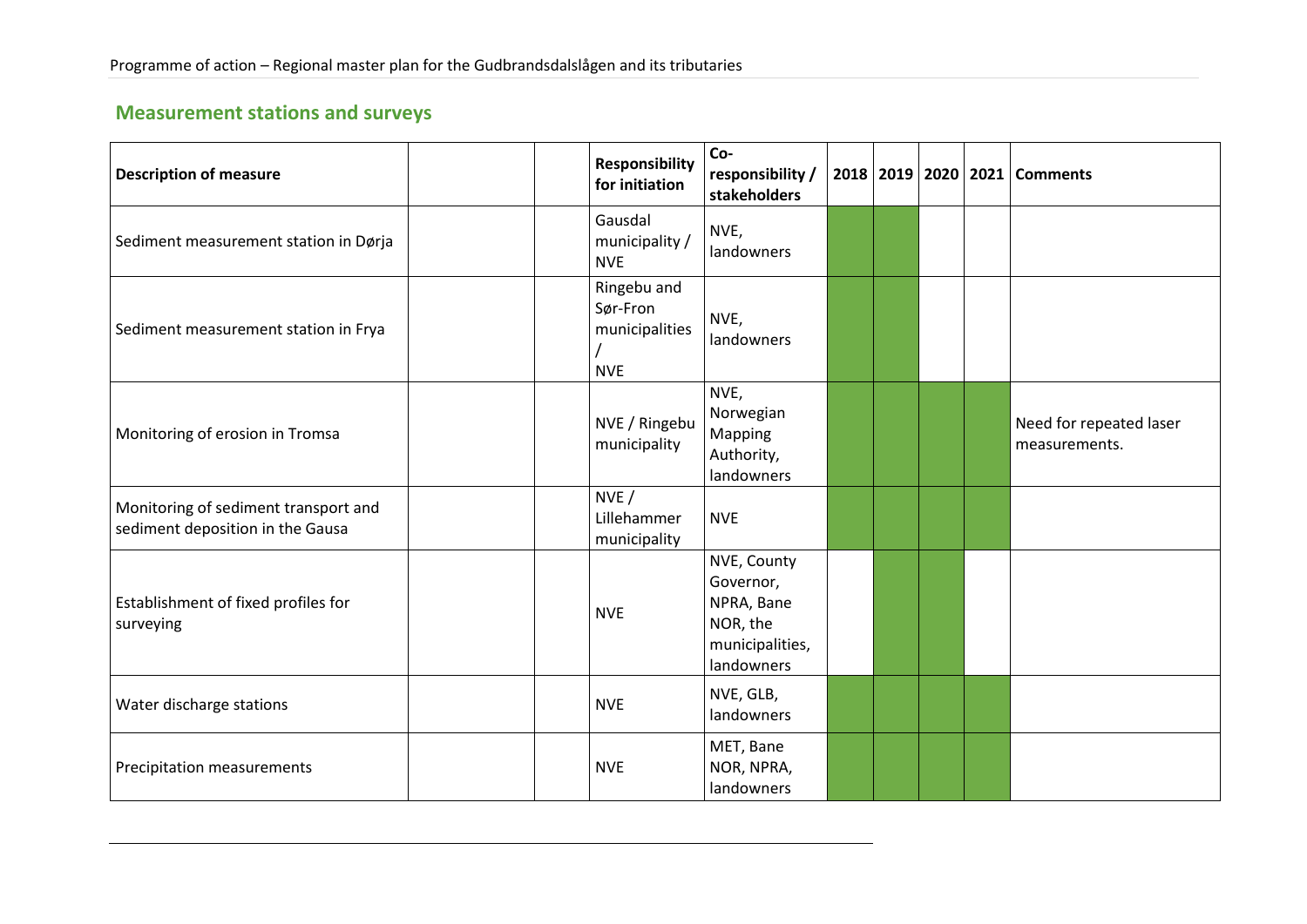# **Input for changed framework conditions**

| <b>Description of measure</b>                                                                                 | <b>Responsibility</b><br>for initiation | Co-<br>responsibility /<br>stakeholders |  |  | 2018   2019   2020   2021   Comments |
|---------------------------------------------------------------------------------------------------------------|-----------------------------------------|-----------------------------------------|--|--|--------------------------------------|
| Proposals for changes to the Norwegian<br><b>Natural Perils Pool</b>                                          | County<br>Governor                      |                                         |  |  |                                      |
| Support schemes for flood and landslide<br>protection of farmland                                             | County<br>Governor                      | <b>NVE</b>                              |  |  |                                      |
| Differentiated compensation for damage<br>along watercourses                                                  | County<br>Governor                      | The<br>municipalities                   |  |  |                                      |
| Clarification of how planning provisions<br>should be formulated based on forestry<br>and landslide expertise | County<br>Governor                      | <b>NVE</b>                              |  |  |                                      |
| Change of Norwegian PEFC Forest<br>Standard to better take into account the<br>risk of erosion and landslides | County<br>Governor                      | Mjøsen,<br>Skogkurs, NIBIO              |  |  |                                      |
| Increased use of protective forest as<br>protection against natural damage                                    | County<br>Governor                      | NVE, NGI, NIBIO                         |  |  |                                      |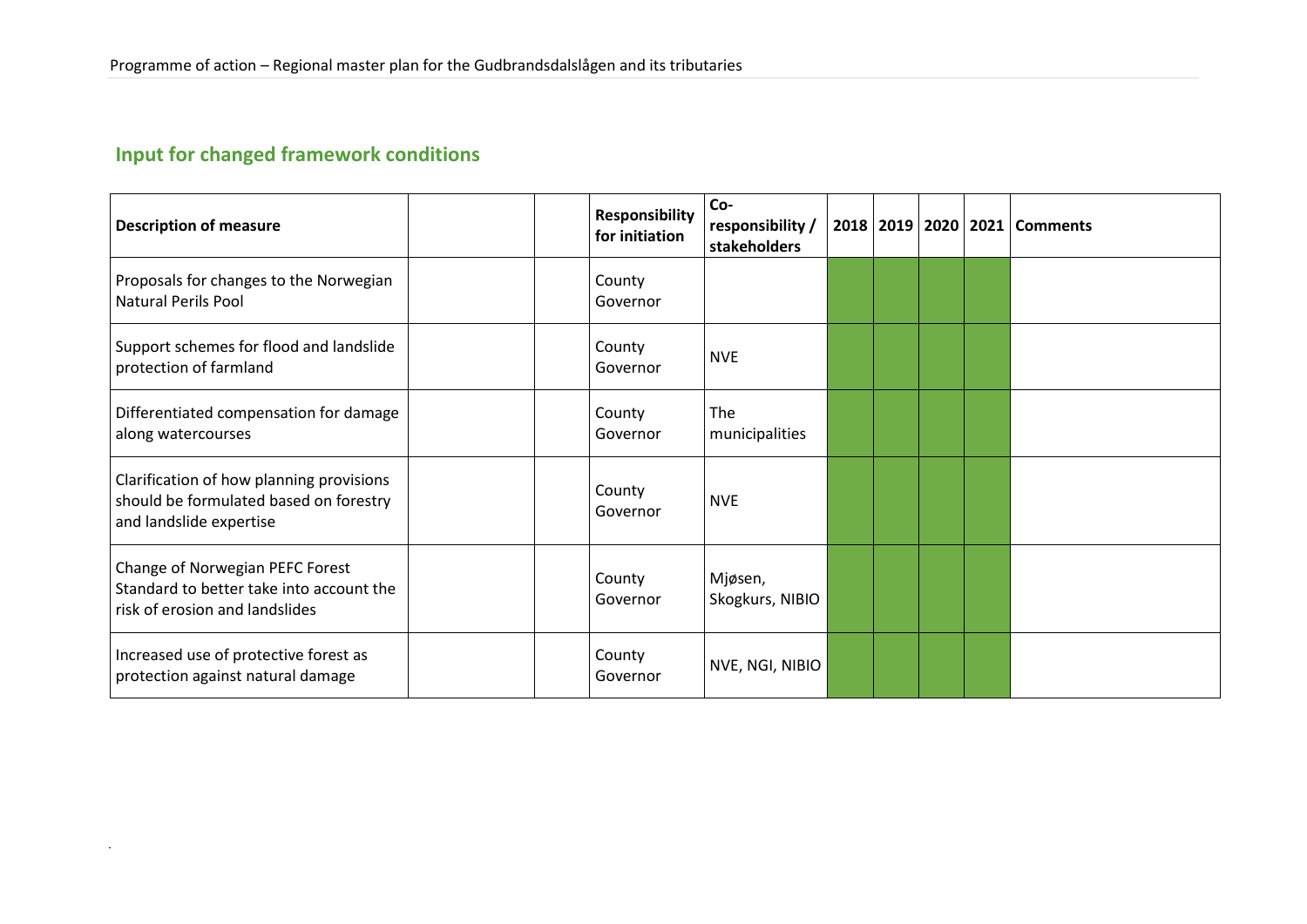| <b>Description of measure</b>                                                                                                                                                       | <b>Responsibility</b><br>for initiation | Co-<br>responsibility /<br>stakeholders             |  | 2018   2019   2020 | 2021 | <b>Comments</b>                                                                                                                                      |
|-------------------------------------------------------------------------------------------------------------------------------------------------------------------------------------|-----------------------------------------|-----------------------------------------------------|--|--------------------|------|------------------------------------------------------------------------------------------------------------------------------------------------------|
| Completion of registration of damage;<br>establish a system for the registration of<br>new damage.                                                                                  | <b>OFK</b>                              |                                                     |  |                    |      |                                                                                                                                                      |
| 2D models.                                                                                                                                                                          | <b>NVE</b>                              | <b>OFK</b>                                          |  |                    |      |                                                                                                                                                      |
| Attenuation in bogs as flood control<br>measures - supplement with new<br>information in the knowledge base, and<br>include any measures in the programme<br>of action on rollover. | <b>OFK</b>                              | NVE, County<br>Governor, FNF<br>Oppland             |  |                    |      | Follow projects under the<br>auspices of the Natural<br>Hazards Forum<br>(Naturfareforum), and<br>continuously evaluate<br>research related to this. |
| Acquire more knowledge about<br>regulation reservoirs as flood control<br>measures, and consider them as a topic<br>in the plan on rollover.                                        | <b>OFK</b>                              | NVE, County<br>Governor, GLB,<br><b>FNF Oppland</b> |  |                    |      |                                                                                                                                                      |